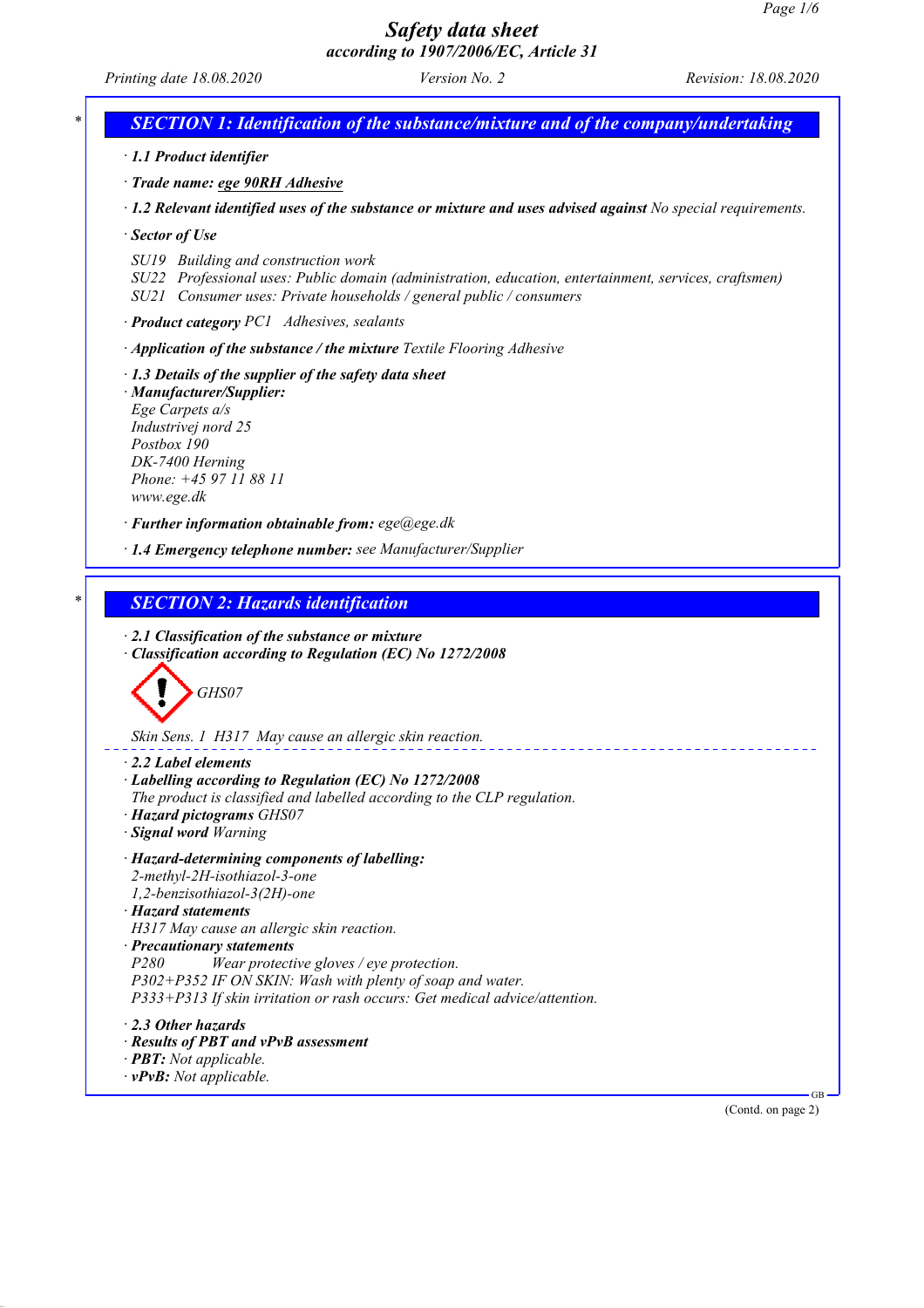*Printing date 18.08.2020 Version No. 2 Revision: 18.08.2020*

*Trade name: ege 90RH Adhesive*

(Contd. of page 1)

### *\* SECTION 3: Composition/information on ingredients*

#### *· 3.2 Chemical characterisation: Mixtures*

*· Description:*

*Dispersion Adhesive. Solvent-free, contains no liquid, organic compounds with a boiling-point < 200 °C*

#### *· Dangerous components:*

| CAS: 2682-20-4 | $2$ -methyl-2H-isothiazol-3-one                                                                                                                                           | $\leq 0.1\%$ |
|----------------|---------------------------------------------------------------------------------------------------------------------------------------------------------------------------|--------------|
|                |                                                                                                                                                                           |              |
|                | EINECS: 220-239-6 Acute Tox. 3, H301; Acute Tox. 3, H311; Acute Tox. 2, H330; $\otimes$ Skin<br>Corr. 1B, H314; Eye Dam. 1, H318; $\otimes$ Aquatic Acute 1, H400 (M=10); |              |
|                | <i>Aquatic Chronic 1, H410 (M=1); <math>\langle \cdot \rangle</math> Skin Sens. 1A, H317</i>                                                                              |              |
|                |                                                                                                                                                                           |              |

*· Additional information: For the wording of the listed hazard phrases refer to section 16.*

#### *\* SECTION 4: First aid measures*

*· 4.1 Description of first aid measures*

- *· After inhalation: Supply fresh air.*
- *· After skin contact: Immediately wash with water and soap and rinse thoroughly.*
- *· After eye contact: Rinse opened eye for several minutes under running water. Then consult a doctor.*
- *· After swallowing: Do not induce vomiting; call for medical help immediately.*
- *· 4.2 Most important symptoms and effects, both acute and delayed Allergic reactions*
- *· 4.3 Indication of any immediate medical attention and special treatment needed*

*No further relevant information available.*

#### *SECTION 5: Firefighting measures*

- *· 5.1 Extinguishing media*
- *· Suitable extinguishing agents:*

*CO*₂*, powder or water spray. Fight larger fires with water spray or alcohol resistant foam.*

- *· For safety reasons unsuitable extinguishing agents: Water with full jet*
- *· 5.2 Special hazards arising from the substance or mixture No further relevant information available.*
- *· 5.3 Advice for firefighters*
- *· Protective equipment: No special measures required.*

#### *SECTION 6: Accidental release measures*

- *· 6.1 Personal precautions, protective equipment and emergency procedures Not required.*
- *· 6.2 Environmental precautions: Do not allow to enter sewers/ surface or ground water.*
- *· 6.3 Methods and material for containment and cleaning up:*

*Absorb with liquid-binding material (sand, diatomite, acid binders, universal binders, sawdust).*

*· 6.4 Reference to other sections*

- *See Section 7 for information on safe handling.*
- *See Section 8 for information on personal protection equipment.*
- *See Section 13 for disposal information.*

### *SECTION 7: Handling and storage*

- *· 7.1 Precautions for safe handling*
- *Avoid contact with the eyes and skin.*
- *Wash hands before breaks and at the end of work.*

*· Information about fire - and explosion protection: No special measures required.*

(Contd. on page 3)

GB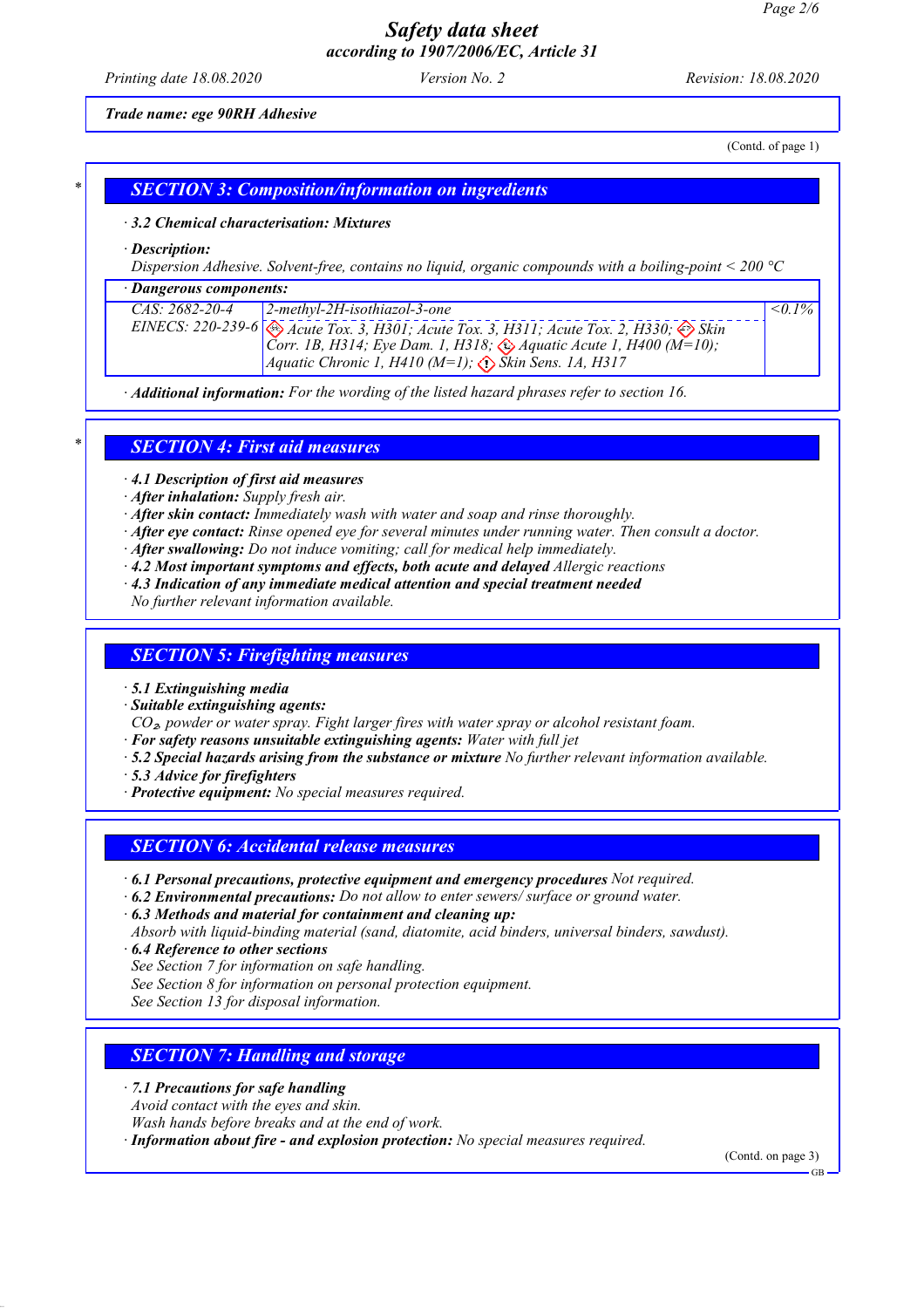*Printing date 18.08.2020 Version No. 2 Revision: 18.08.2020*

(Contd. of page 2)

*Trade name: ege 90RH Adhesive*

- *· 7.2 Conditions for safe storage, including any incompatibilities*
- *· Storage:*
- *· Requirements to be met by storerooms and receptacles: No special requirements.*
- *· Information about storage in one common storage facility: Not required.*
- *· Further information about storage conditions: Protect from frost.*
- *· 7.3 Specific end use(s) No further relevant information available.*

#### *\* SECTION 8: Exposure controls/personal protection*

- *· Additional information about design of technical facilities: No further data; see item 7.*
- *· 8.1 Control parameters*
- *· Ingredients with limit values that require monitoring at the workplace: The product does not contain any relevant quantities of materials with critical values that have to be monitored at the workplace.*
- *· 8.2 Exposure controls*
- *· Personal protective equipment:*
- *· General protective and hygienic measures: The usual precautionary measures are to be adhered to when handling chemicals. Avoid contact with the eyes and skin. Wash hands before breaks and at the end of work.*
- *· Respiratory protection: Not required.*
- *· Protection of hands:*



*PVC or PE gloves (EN 374)*

- *· Material of gloves PVC or PE gloves (EN 374)*
- *· Penetration time of glove material*

*The exact break through time has to be found out by the manufacturer of the protective gloves and has to be observed.*

*· Eye protection:*



*Safety glasses (EN 166)*

| · 9.1 Information on basic physical and chemical properties |  |
|-------------------------------------------------------------|--|
|                                                             |  |
| Pasty                                                       |  |
| Beige                                                       |  |
| Light                                                       |  |
| Not determined.                                             |  |
| $7 - 8$                                                     |  |
|                                                             |  |
| Undetermined.                                               |  |
| Initial boiling point and boiling range: Undetermined.      |  |
| >100 °C                                                     |  |
| Not applicable.                                             |  |
|                                                             |  |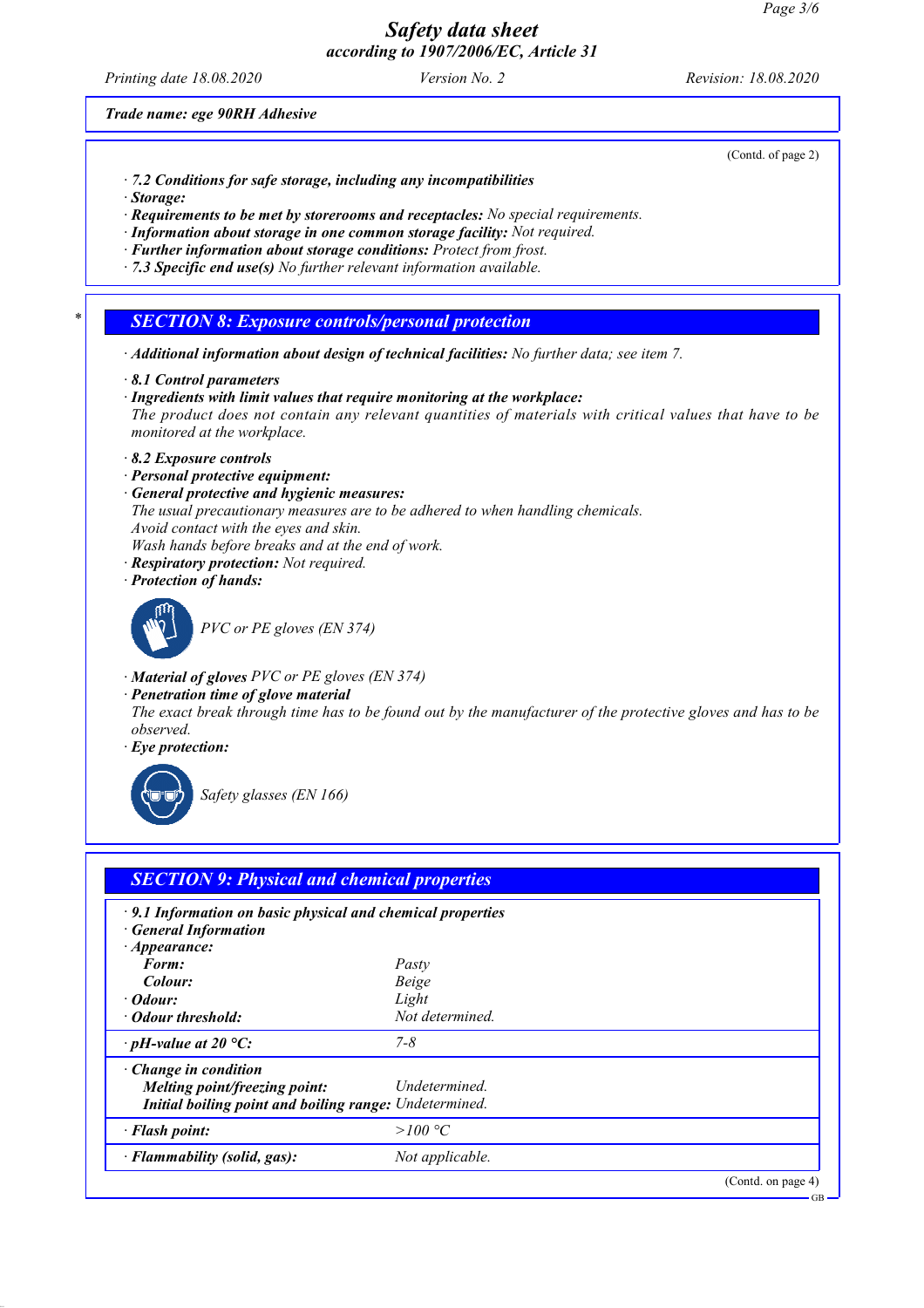*Printing date 18.08.2020 Version No. 2 Revision: 18.08.2020*

*Trade name: ege 90RH Adhesive*

|                                           | (Contd. of page 3)                            |
|-------------------------------------------|-----------------------------------------------|
| $\cdot$ Decomposition temperature:        | Not determined.                               |
| · Auto-ignition temperature:              | Product is not selfigniting.                  |
| · Explosive properties:                   | Product does not present an explosion hazard. |
| <i>Explosion limits:</i>                  |                                               |
| Lower:                                    | Not determined.                               |
| <b>Upper:</b>                             | Not determined.                               |
| $\cdot$ <i>Vapour pressure:</i>           | Not determined.                               |
| $\cdot$ Density at 20 °C:                 | 1.39 $g/cm^3$                                 |
| $\cdot$ Relative density                  | Not determined.                               |
| $\cdot$ <i>Vapour density</i>             | Not determined.                               |
| $\cdot$ Evaporation rate                  | Not determined.                               |
| · Solubility in / Miscibility with        |                                               |
| water:                                    | Dispersible.                                  |
| · Partition coefficient: n-octanol/water: | Not determined.                               |
| · <i>Viscosity</i> :                      |                                               |
| Dynamic at $20^{\circ}$ C:                | $42,000$ mPas                                 |
| Kinematic:                                | Not determined.                               |
| $\cdot$ 9.2 Other information             | No further relevant information available.    |

#### *SECTION 10: Stability and reactivity*

*· 10.1 Reactivity No further relevant information available.*

- *· 10.2 Chemical stability*
- *· Thermal decomposition / conditions to be avoided: No decomposition if used according to specifications.*
- *· 10.3 Possibility of hazardous reactions No dangerous reactions known.*
- *· 10.4 Conditions to avoid No further relevant information available.*
- *· 10.5 Incompatible materials: No further relevant information available.*
- *· 10.6 Hazardous decomposition products: No dangerous decomposition products known.*

### *\* SECTION 11: Toxicological information*

- *· 11.1 Information on toxicological effects*
- *· Acute toxicity Based on available data, the classification criteria are not met.*
- *· Primary irritant effect:*
- *· Skin corrosion/irritation Based on available data, the classification criteria are not met.*
- *· Serious eye damage/irritation Based on available data, the classification criteria are not met.*
- *· Respiratory or skin sensitisation May cause an allergic skin reaction.*
- *· CMR effects (carcinogenity, mutagenicity and toxicity for reproduction)*
- *· Germ cell mutagenicity Based on available data, the classification criteria are not met.*
- *· Carcinogenicity Based on available data, the classification criteria are not met.*
- *· Reproductive toxicity Based on available data, the classification criteria are not met.*
- *· STOT-single exposure Based on available data, the classification criteria are not met.*
- *· STOT-repeated exposure Based on available data, the classification criteria are not met.*
- *· Aspiration hazard Based on available data, the classification criteria are not met.*

(Contd. on page 5)

GB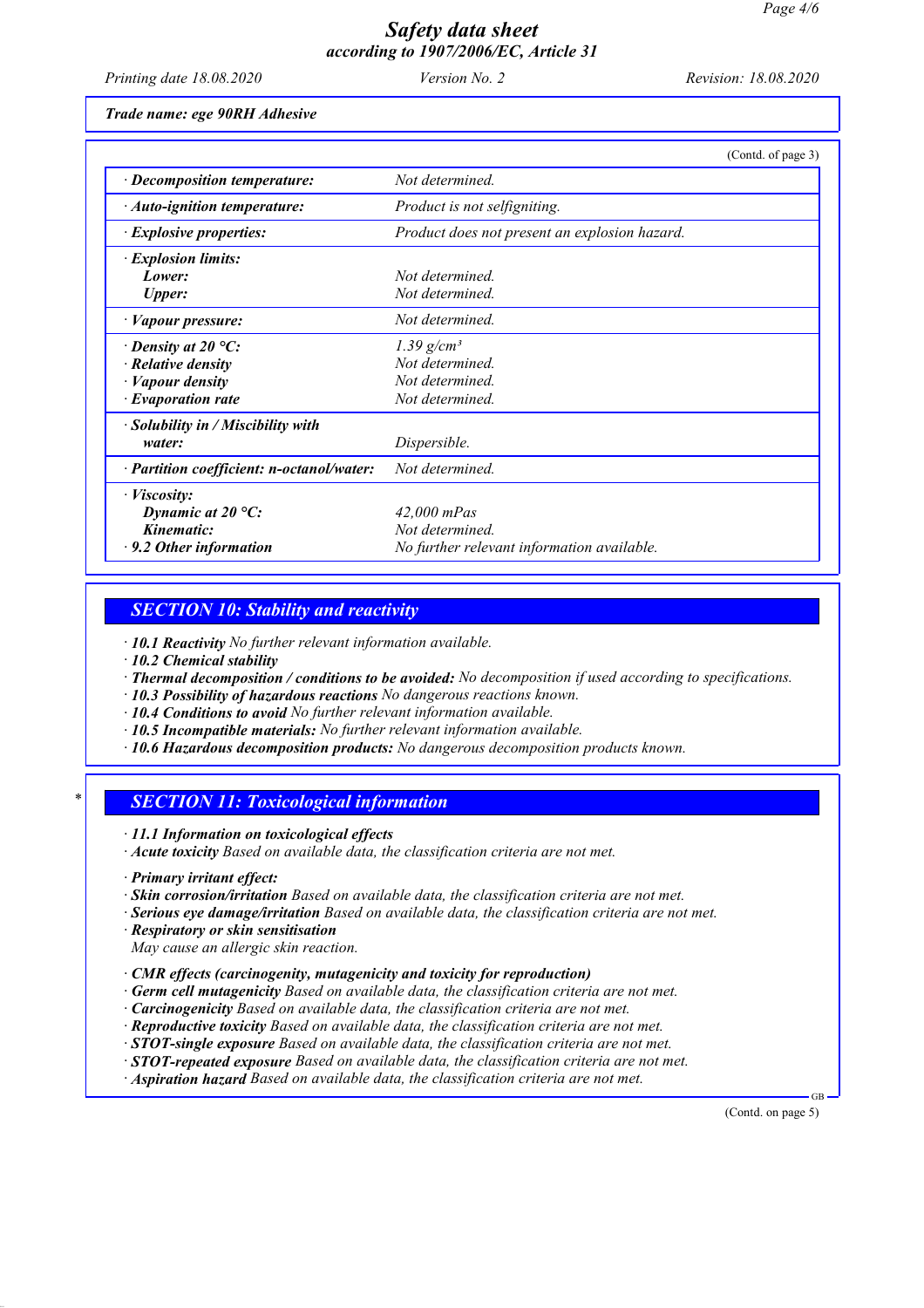*Printing date 18.08.2020 Version No. 2 Revision: 18.08.2020*

*Trade name: ege 90RH Adhesive*

(Contd. of page 4)

#### *SECTION 12: Ecological information*

- *· 12.1 Toxicity*
- *· Aquatic toxicity: No further relevant information available.*
- *· 12.2 Persistence and degradability No further relevant information available.*
- *· 12.3 Bioaccumulative potential No further relevant information available.*
- *· 12.4 Mobility in soil No further relevant information available.*
- *· Additional ecological information:*
- *· General notes: Do not allow product to reach ground water, water course or sewage system.*
- *· 12.5 Results of PBT and vPvB assessment*
- *· PBT: Not applicable.*
- *· vPvB: Not applicable.*
- *· 12.6 Other adverse effects No further relevant information available.*

### *SECTION 13: Disposal considerations*

*· 13.1 Waste treatment methods*

- *· Recommendation*
- *Do not allow product to reach sewage system.*

*Let product residues harden in open container, then dispose of as construction waste.*

- *· Uncleaned packaging:*
- *· Recommendation:*
- *Disposal must be made according to official regulations.*
- *Empty contaminated packagings thoroughly. They may be recycled after thorough and proper cleaning.*
- *· Recommended cleansing agents: Water, if necessary together with cleansing agents.*

| <b>SECTION 14: Transport information</b>                                                  |                                                      |
|-------------------------------------------------------------------------------------------|------------------------------------------------------|
| $\cdot$ 14.1 UN-Number<br>ADR, ADN, IMDG, IATA                                            | Void                                                 |
| $\cdot$ 14.2 UN proper shipping name<br>ADR, ADN, IMDG, IATA                              | Void                                                 |
| $\cdot$ 14.3 Transport hazard class(es)                                                   |                                                      |
| ADR, ADN, IMDG, IATA<br>· Class                                                           | Void                                                 |
| 14.4 Packing group<br>ADR, IMDG, IATA                                                     | Void                                                 |
| $\cdot$ 14.5 Environmental hazards:<br>$\cdot$ Marine pollutant:                          | No                                                   |
| $\cdot$ 14.6 Special precautions for user                                                 | Not applicable.                                      |
| $\cdot$ 14.7 Transport in bulk according to Annex II of<br><b>Marpol and the IBC Code</b> | Not applicable.                                      |
| $\cdot$ Transport/Additional information:                                                 | Not dangerous according to the above specifications. |
| · UN "Model Regulation":                                                                  | Void                                                 |

(Contd. on page 6)

GB